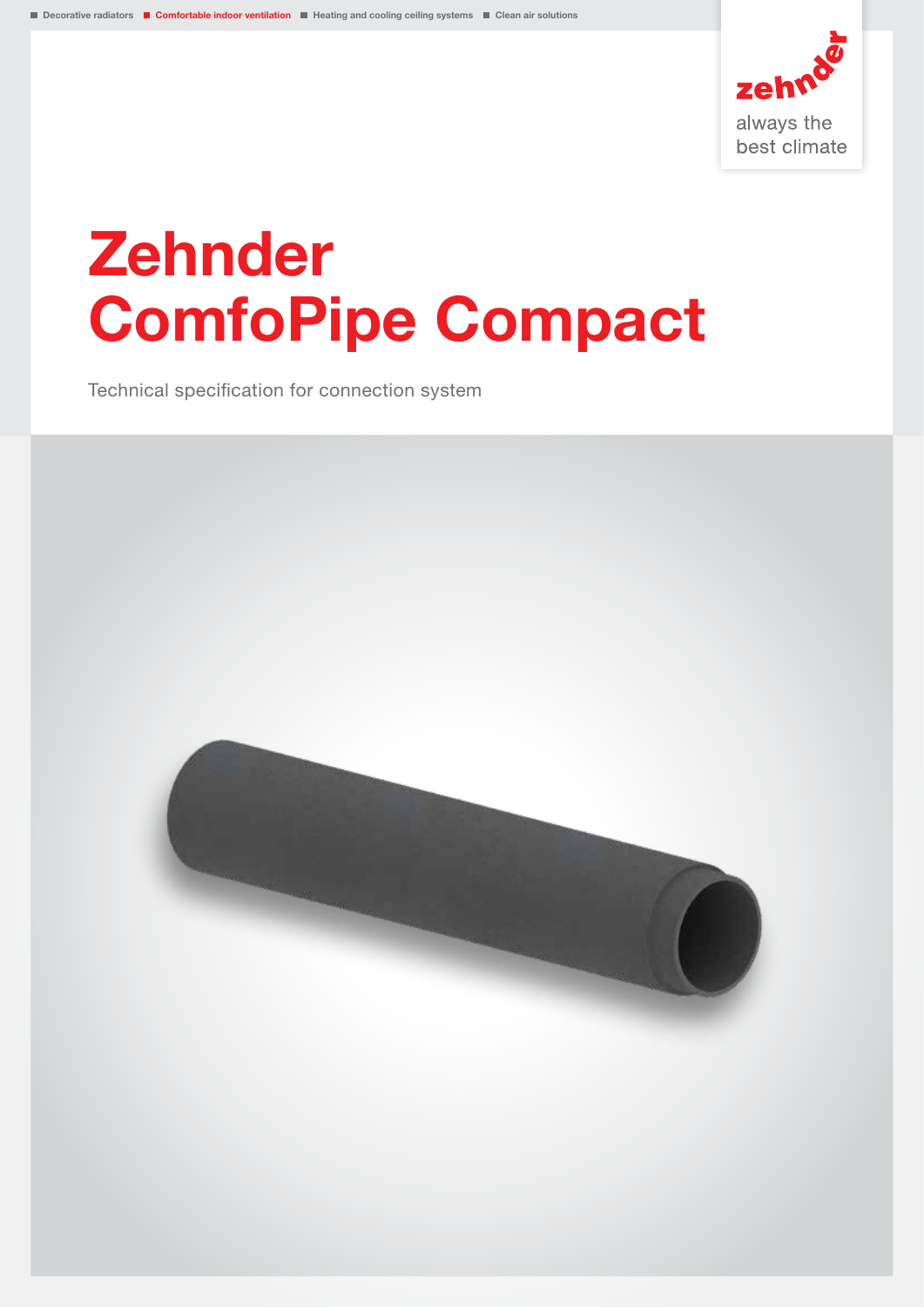## **General**

Zehnder ComfoPipe Compact is a self-supporting and lightweight tube system for outdoor and exhaust air as well as supply and extract air. The connection system includes close-fitting, pluggable, and robust connections and has very high thermal insulation properties. Furthermore, with its closed-cell and vapour-tight surface, it also satisfies leakage classifications up to Class D. The ComfoPipe Plus tube system is available for standardcompliant insulation up to 60 mm.





ComfoPipe Compact tube ComfoPipe Compact bend



ComfoPipe Compact sleeve

**Benefits** 

dimensions

### Article numbers

| <b>Description</b>                                                 | <b>Article number</b> |
|--------------------------------------------------------------------|-----------------------|
| ComfoPipe Compact tube $125$ , L = 1,000 mm,<br>$D = 155 / 125$ mm | 990 328 690           |
| ComfoPipe Compact tube 160, $L = 1,000$ mm,<br>$D = 190 / 160$ mm  | 990 328 693           |
| ComfoPipe Compact tube 200, $L = 1,000$ mm,<br>$D = 230 / 200$ mm  | 990 328 696           |
| ComfoPipe Compact bend 125, 45 degrees,<br>$D = 155 / 125$ mm      | 990 328 691           |
| ComfoPipe Compact bend 160, 45 degrees,<br>$D = 190 / 160$ mm      | 990 328 694           |
| ComfoPipe Compact bend 200, 45 degrees,<br>$D = 230 / 200$ mm      | 990 328 697           |
| ComfoPipe Compact sleeve 125,<br>$D = 179/155$ mm                  | 990 328 692           |
| ComfoPipe Compact sleeve 160,<br>$D = 214 / 190$ mm                | 990 328 695           |
| ComfoPipe Compact sleeve 200,<br>$D = 254 / 230$ mm                | 990 328 698           |

#### Tender specifications

The 125 mm (also 160 and 200 mm) Zehnder ComfoPipe Compact tube system is suitable for use in outdoor and exhaust air as well as supply and extract air.

The tube material – extruded polypropylene – is an extremely light, insulated material which is sealed against vapour diffusion. The shaped, triple-seal connector pieces ensure a safe and airtight connection within the tube system. Adhesion of the joint on site is no longer required.

The tube system comprises a length element with an overall length of 1,000 mm, a sleeve for connecting shortened tube pieces without a connection profile and a 45° bend. Length markings are indicated on the tube elements to ensure easy installation.

# Technical specifications

| <b>Zehnder ComfoPipe Compact</b> |                          |  |  |  |
|----------------------------------|--------------------------|--|--|--|
| Material thickness               | $15 \text{ mm}$          |  |  |  |
| λ                                | 0.037 W/m <sup>2</sup> K |  |  |  |
| Application                      | $-25$ °C to 60 °C        |  |  |  |
| Fire class                       | B <sub>2</sub>           |  |  |  |
| Material                         | Extruded polypropylene   |  |  |  |

■ Everything from a single source – with the air distribution system and comfort ventilation unit, all components are

■ Simple installation owing to modular design and compact

available for the complete ventilation system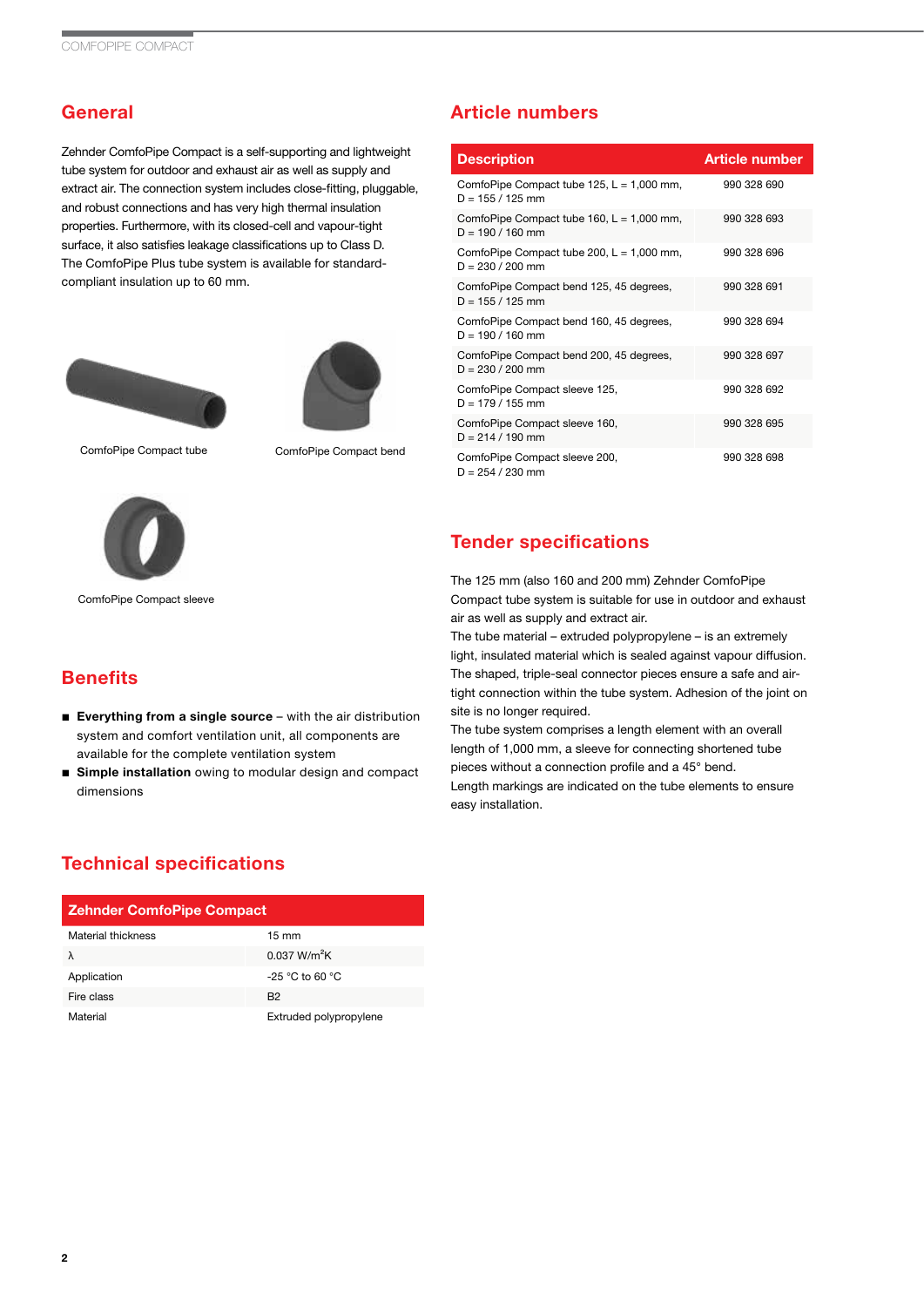# Dimensional drawings

| D <sub>1</sub>      | D <sub>2</sub> | D <sub>3</sub> | D <sub>4</sub> | L1       | L <sub>2</sub> |
|---------------------|----------------|----------------|----------------|----------|----------------|
| <b>Tube element</b> |                |                |                |          |                |
| $125 \text{ mm}$    | 140 mm         | 155 mm         | ۰              | 1,000 mm | 50 mm          |
| 160 mm              | 175 mm         | 190 mm         | ۰              | 1.000 mm | 50 mm          |
| 200 mm              | 215 mm         | 230 mm         | ۰              | 1,000 mm | 50 mm          |
| <b>Sleeve</b>       |                |                |                |          |                |
|                     |                |                |                |          |                |
| $125 \text{ mm}$    | 140 mm         | 155 mm         | 179 mm         | 50 mm    | 60 mm          |
| 160 mm              | 175 mm         | 190 mm         | 214 mm         | 50 mm    | 60 mm          |
| 200 mm              | 215 mm         | 230 mm         | 254 mm         | 50 mm    | 60 mm          |

#### Tube element



Sleeve





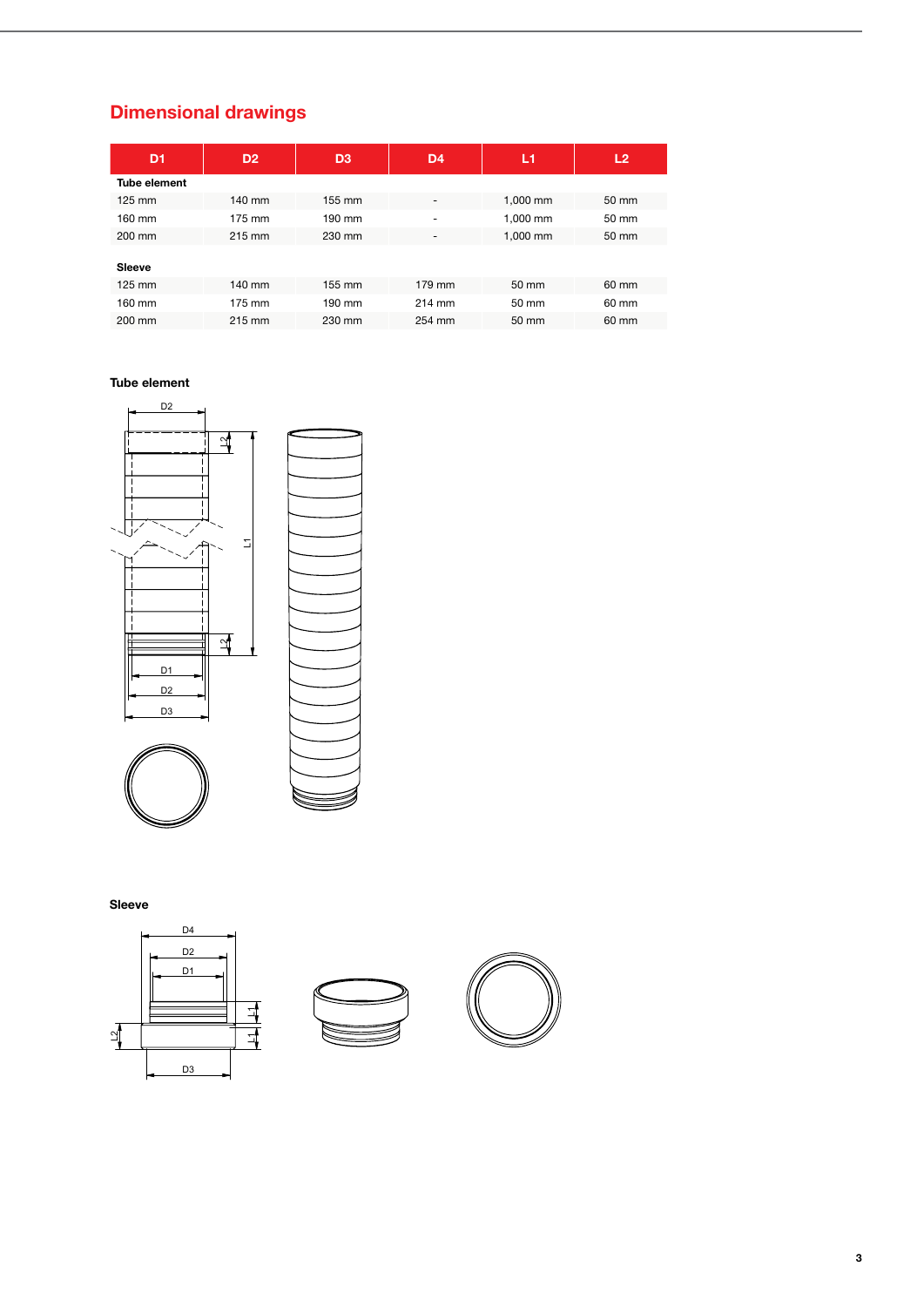# COMFOPIPE COMPACT

| D <sub>1</sub>                         | D <sub>2</sub> | D <sub>3</sub>   | L1       | L2     | L3    | L4                       | L5                       |  |
|----------------------------------------|----------------|------------------|----------|--------|-------|--------------------------|--------------------------|--|
| 45° bend                               |                |                  |          |        |       |                          |                          |  |
| $125$ mm                               | 140 mm         | $155 \text{ mm}$ | $118$ mm | 207 mm | 50 mm | 40 mm                    | 98 mm                    |  |
| 160 mm                                 | 175 mm         | 190 mm           | 140 mm   | 244 mm | 50 mm | 55 mm                    | 104 mm                   |  |
| 200 mm                                 | 215 mm         | 230 mm           | 166 mm   | 205 mm | 50 mm | 71 mm                    | 120 mm                   |  |
| $90^\circ$ bend (2 x 45 $^\circ$ bend) |                |                  |          |        |       |                          |                          |  |
| $125$ mm                               | 140 mm         | 155 mm           | $118$ mm | 207 mm | 50 mm | $\overline{\phantom{a}}$ | $\overline{\phantom{0}}$ |  |
| 160 mm                                 | 175 mm         | 190 mm           | 140 mm   | 244 mm | 50 mm | $\overline{\phantom{a}}$ | -                        |  |
| 200 mm                                 | 215 mm         | 230 mm           | 166 mm   | 205 mm | 50 mm | $\overline{\phantom{a}}$ | $\overline{\phantom{0}}$ |  |

#### 45° bend









#### 90° bend (2 x 45° bend)

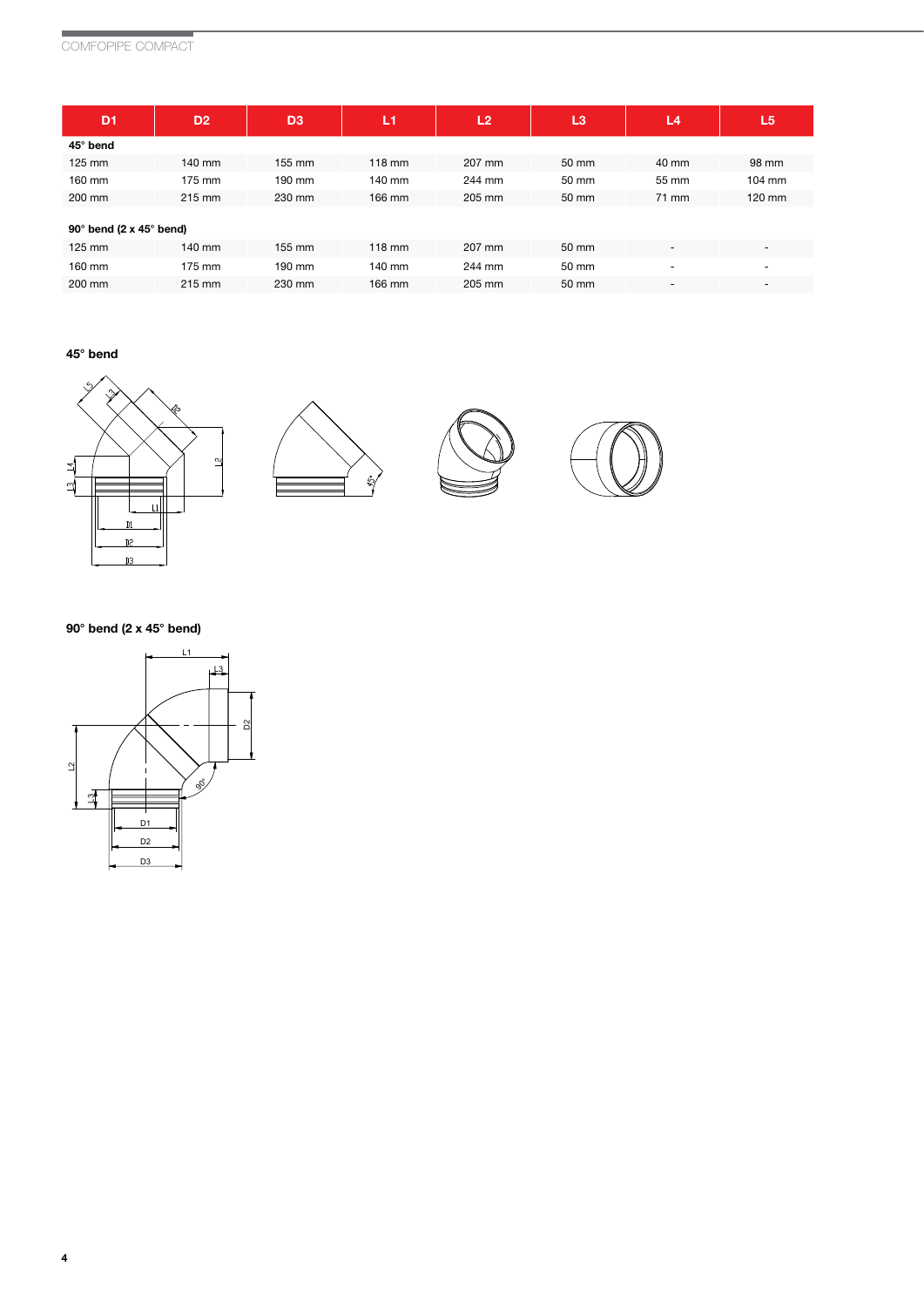#### **Pressure loss graphs** and the contract of the contract of the contract of the contract of the contract of the contract of the contract of the contract of the contract of the contract of the contract of the contract of the  $500$   $500$



 $\sim$  50,000  $\sim$  50,000  $\sim$  50,000  $\sim$  50,000  $\sim$  50,000  $\sim$  50,000  $\sim$  50,000  $\sim$ 

90-degree bends



45-degree bends